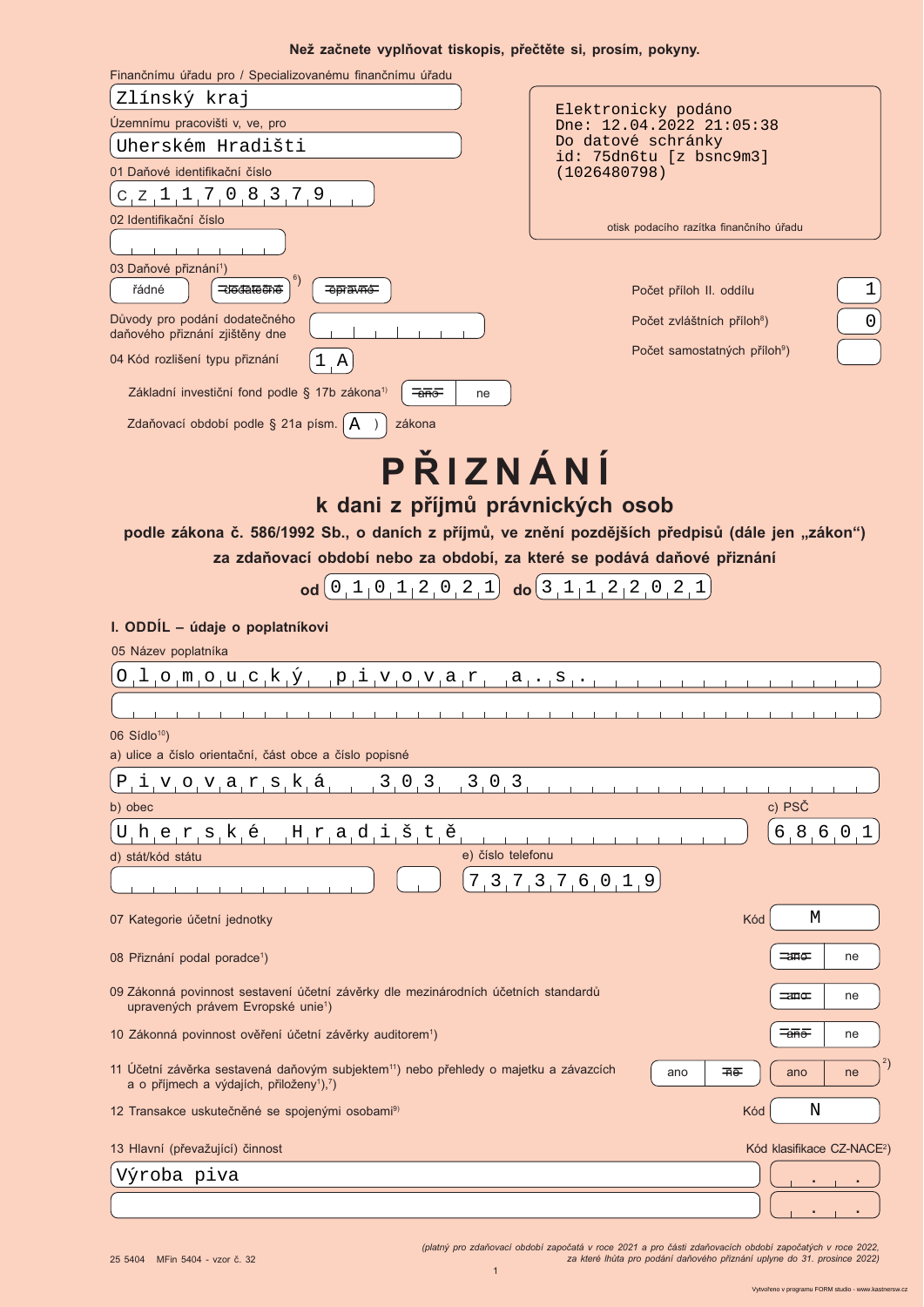# II. ODDÍL – daň z příjmů právnických osob (dále jen "daň")

| Řádek       | Název položky                                                                                                                                                                                                                  | Vyplní v celých Kč<br>poplatník | finanční úřad |
|-------------|--------------------------------------------------------------------------------------------------------------------------------------------------------------------------------------------------------------------------------|---------------------------------|---------------|
| $10^{8}$ )  | Výsledek hospodaření (zisk +, ztráta -) <sup>3</sup> ) nebo rozdíl mezi příjmy a výdaji <sup>3</sup> )                                                                                                                         | $-770629$                       |               |
|             | 31.12.2021<br>ke dni                                                                                                                                                                                                           |                                 |               |
| $20^{8}$ )  | Částky neoprávněně zkracující příjmy (§ 23 odst. 3 písm. a) bod 1 zákona) a hodnota<br>nepeněžních příjmů (§ 23 odst. 6 zákona), pokud nejsou zahrnuty ve výsledku<br>hospodaření nebo v rozdílu mezi příjmy a výdaji na ř. 10 |                                 |               |
| $30^{8}$ )  | Částky, o které se podle § 23 odst. 3 písm. a) zákona, s výjimkou § 23 odst. 3<br>písm. a) bodů 1 a 2 zákona, zvyšuje výsledek hospodaření nebo rozdíl mezi příjmy<br>a výdaji na ř. 10                                        |                                 |               |
| 40          | Výdaje (náklady) neuznávané za výdaje (náklady) vynaložené k dosažení, zajištění<br>a udržení příjmů (§ 25 nebo 24 zákona), pokud jsou zahrnuty ve výsledku<br>hospodaření nebo v rozdílu mezi příjmy a výdaji na ř. 10        | 7 692                           |               |
| 50          | Rozdíl, o který odpisy hmotného a nehmotného majetku uplatněné v účetnictví<br>převyšují odpisy tohoto majetku stanovené podle § 26 až 33 zákona                                                                               |                                 |               |
| $618$ )     | Úprava základu daně podle § 23 odst. 8 zákona v případě zrušení poplatníka s likvidací                                                                                                                                         |                                 |               |
| $62^{8}$ )  |                                                                                                                                                                                                                                |                                 |               |
| 63          | Částky, o které se podle § 23e, § 23g, § 23h a § 38fa zákona zvyšuje výsledek<br>hospodaření nebo rozdíl mezi příjmy a výdaji (ř. 10)                                                                                          |                                 |               |
| 70          | Mezisoučet (ř. 20 + 30 + 40 + 50 + 61 + 62 + 63)                                                                                                                                                                               | 7<br>692                        |               |
| 100         | Příjmy, které nejsou předmětem daně podle § 18 odst. 2 zákona a podle § 38fa<br>zákona, pokud jsou zahrnuty ve výsledku hospodaření nebo v rozdílu mezi příjmy<br>a výdaji (ř. 10)                                             |                                 |               |
| 101         | Příjmy, jež u veřejně prospěšných poplatníků nejsou předmětem daně podle<br>§ 18a odst. 1 zákona, pokud jsou zahrnuty ve výsledku hospodaření nebo v rozdílu<br>mezi příjmy a výdaji (ř. 10)                                   |                                 |               |
| $109^8$ )   | Příjmy osvobozené od daně podle § 19b zákona, pokud jsou zahrnuty<br>ve výsledku hospodaření nebo v rozdílu mezi příjmy a výdaji (ř. 10)                                                                                       |                                 |               |
| $110^{8}$ ) | Příjmy osvobozené od daně podle § 19 zákona, pokud jsou zahrnuty<br>ve výsledku hospodaření nebo v rozdílu mezi příjmy a výdaji (ř. 10)                                                                                        |                                 |               |
| $1118$ )    | Částky, o které se podle § 23 odst. 3 písm. b) zákona snižuje výsledek hospodaření<br>nebo rozdíl mezi příjmy a výdaji (ř. 10)                                                                                                 |                                 |               |
| $1128$ )    | Částky, o které lze podle § 23 odst. 3 písm. c) zákona snížit výsledek hospodaření<br>nebo rozdíl mezi příjmy a výdaji (ř. 10)                                                                                                 |                                 |               |
| 120         | Příjmy nezahrnované do základu daně podle § 23 odst. 4 písm. a) zákona                                                                                                                                                         |                                 |               |
| 130         | Příjmy nezahrnované do základu daně podle § 23 odst. 4 písm. b) zákona                                                                                                                                                         |                                 |               |
| $140^8$ )   | Příjmy a částky podle § 23 odst. 4 zákona, s výjimkou příjmů podle § 23<br>odst. 4 písm. a) a b) zákona, nezahrnované do základu daně                                                                                          |                                 |               |
| 150         | Rozdíl, o který odpisy hmotného a nehmotného majetku stanovené podle § 26<br>až 33 zákona převyšují odpisy tohoto majetku uplatněné v účetnictví                                                                               |                                 |               |
| $160^8$ )   | Souhrn jednotlivých rozdílů, o které částky výdajů (nákladů) vynaložených<br>na dosažení, zajištění a udržení příjmů převyšují náklady uplatněné v účetnictví                                                                  |                                 |               |
| $1618$ )    | Úprava základu daně podle § 23 odst. 8 zákona v případě zrušení poplatníka s likvidací                                                                                                                                         |                                 |               |
| $1628$ )    |                                                                                                                                                                                                                                |                                 |               |
| 163         | Částky, o které se podle § 23e, § 23g a § 38fa zákona snižuje výsledek hospodaření<br>nebo rozdíl mezi příjmy a výdaji (ř. 10)                                                                                                 |                                 |               |
| 170         | Mezisoučet<br>$(\check{r}. 100 + 101 + 109 + 110 + 111 + 112 + 120 + 130 + 140 + 150 + 160 + 161$<br>$+ 162 + 163$                                                                                                             |                                 |               |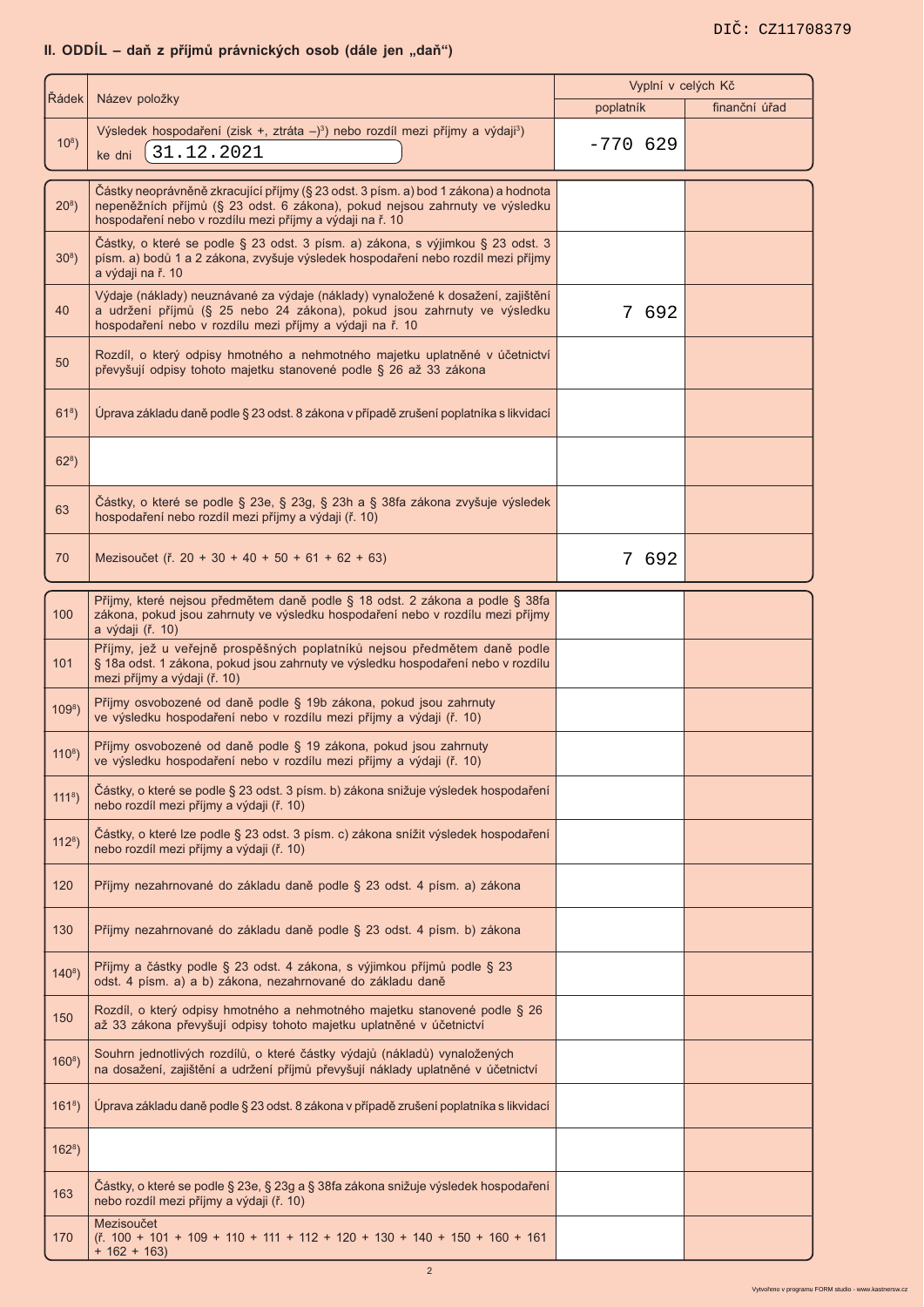|  | Identifikační číslo |
|--|---------------------|
|  |                     |

Daňové identifikační číslo

 $C_1Z_11_17_10_83_79_19$ 

### A. Rozdělení výdajů (nákladů), které se neuznávají za výdaje (náklady) vynaložené na dosažení, zajištění a udržení příjmů, uvedených na řádku 40 podle účtových skupin účtové třídy - náklady

| Řádek            | Název účtové skupiny (včetně číselného označení) | Vyplní v celých Kč |               |
|------------------|--------------------------------------------------|--------------------|---------------|
|                  |                                                  | poplatník          | finanční úřad |
| $\mathbf{1}$     | 56 Finanční náklady                              | 7 692              |               |
| $\sqrt{2}$       |                                                  |                    |               |
| $\mathbf{3}$     |                                                  |                    |               |
| $\overline{4}$   |                                                  |                    |               |
| $\sqrt{5}$       |                                                  |                    |               |
| $6\phantom{1}$   |                                                  |                    |               |
| $\overline{7}$   |                                                  |                    |               |
| $\boldsymbol{8}$ |                                                  |                    |               |
| 9                |                                                  |                    |               |
| $10$             |                                                  |                    |               |
| 11               |                                                  |                    |               |
| 12               |                                                  |                    |               |
| 13               | Celkem                                           | 7 692              |               |

## B. Odpisy hmotného a nehmotného majetku

# a) Daňové odpisy hmotného a nehmotného majetku uplatněné jako výdaj (náklad) na dosažení, zajištění a udržení zdanitelných<br>příjmů podle § 24 odst. 2 písm. a) zákona

| Řádek            | Název položky                                                                               | Vyplní v celých Kč |               |  |
|------------------|---------------------------------------------------------------------------------------------|--------------------|---------------|--|
|                  |                                                                                             | poplatník          | finanční úřad |  |
| $\mathbf{1}$     | Odpisy hmotného a nehmotného majetku zařazeného do odpisové skupiny 1                       |                    |               |  |
| $\overline{2}$   | (neobsazeno)                                                                                | $\sf X$            | X             |  |
| 3                | Odpisy hmotného a nehmotného majetku zařazeného do odpisové skupiny 2                       |                    |               |  |
| $\overline{4}$   | Odpisy hmotného a nehmotného majetku zařazeného do odpisové skupiny 3                       |                    |               |  |
| 5                | Odpisy hmotného majetku zařazeného do odpisové skupiny 4                                    |                    |               |  |
| 6                | Odpisy hmotného majetku zařazeného do odpisové skupiny 5                                    |                    |               |  |
| $\overline{7}$   | Odpisy hmotného majetku zařazeného do odpisové skupiny 6                                    |                    |               |  |
| $\boldsymbol{8}$ | Odpisy hmotného majetku podle § 30 odst. 4 zákona,<br>ve znění účinném do 31. prosince 2007 |                    |               |  |
| 9                | Odpisy hmotného majetku podle § 30 odst. 4 až 6 a § 30b zákona                              |                    |               |  |
| 10               | Odpisy nehmotného majetku podle § 32a zákona,<br>ve znění účinném do 31. prosince 2020      |                    |               |  |
| 11               | Daňové odpisy hmotného a nehmotného majetku celkem                                          | 0                  |               |  |

### b) Účetní odpisy hmotného a nehmotného majetku uplatněné jako výdaj (náklad) na dosažení, zajištění a udržení zdanitelných příjmů podle § 24 odst. 2 písm. v) zákona

| 12 | Učetní odpisy, s výjimkou uvedenou v § 25 odst. 1 písm. zg) zákona, u hmotného<br>majetku, který není vymezen pro účely zákona jako hmotný majetek, a nehmotného<br>majetku, který se neodpisuje podle tohoto zákona, uplatněné podle § 24 odst. 2<br>písm. v) zákona jako výdaj (náklad) k dosažení, zajištění a udržení zdanitelných<br>příjmů. Pro nehmotný majetek zaevidovaný do majetku poplatníka do 31. prosince<br>2000 se použije zákon ve znění platném do uvedeného data, a to až do doby jeho<br>vyřazení z majetku poplatníka |  |
|----|---------------------------------------------------------------------------------------------------------------------------------------------------------------------------------------------------------------------------------------------------------------------------------------------------------------------------------------------------------------------------------------------------------------------------------------------------------------------------------------------------------------------------------------------|--|

 $\mathbf{3}$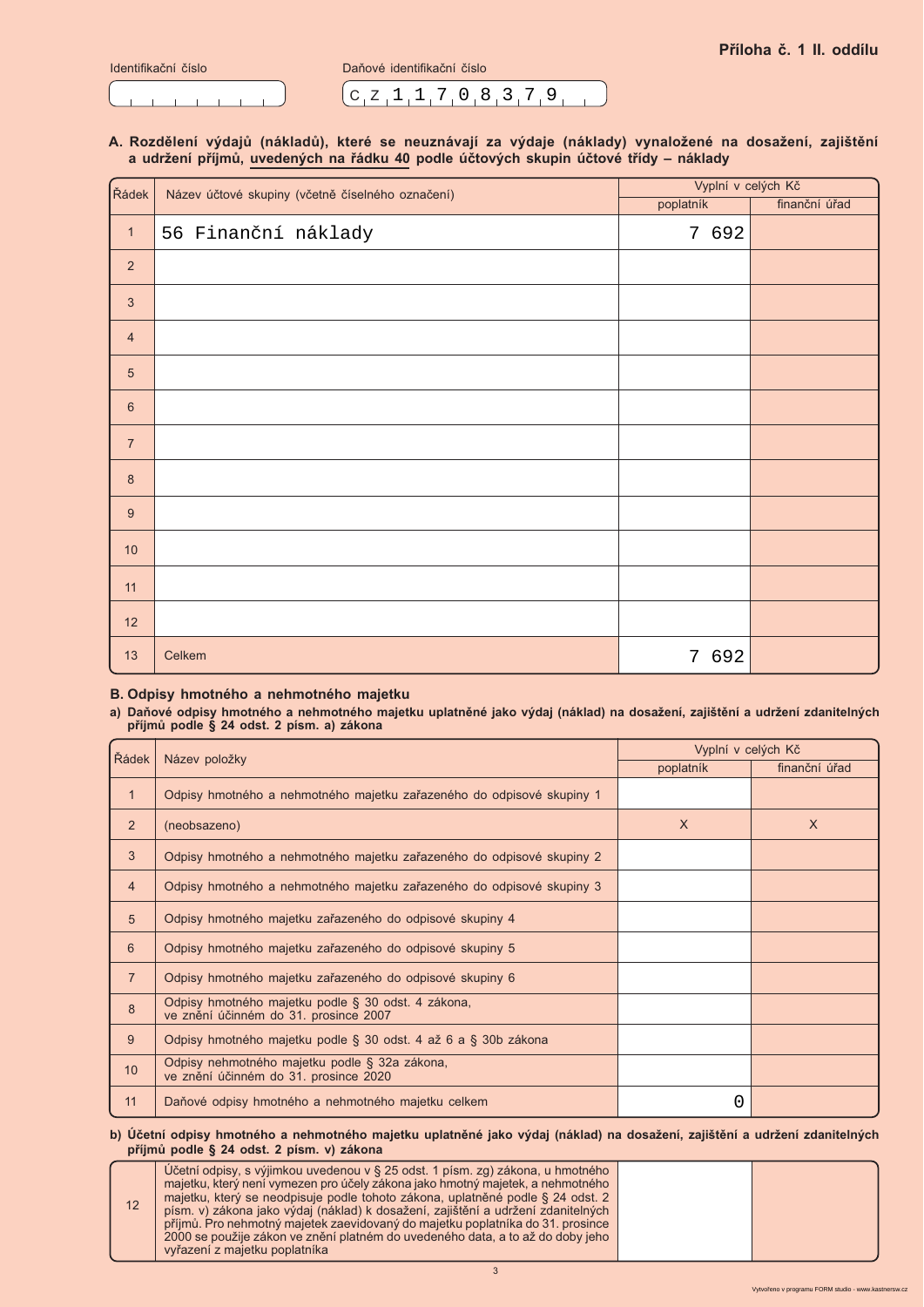- C. Odpis pohledávek zahrnovaný do výdajů (nákladů) k dosažení, zajištění a udržení příjmů a zákonné rezervy<br>a zákonné opravné položky vytvářené podle zákona č. 593/1992 Sb., o rezervách pro zjištění základu daně<br>z příjmů,
- a) Odpis neuhrazených pohledávek zahrnovaný do daňových výdajů (nákladů) a zákonné opravné položky k pohledávkám,<br>mimo bankovních opravných položek podle § 5 zákona o rezervách vyplňují všichni poplatníci

| Řádek          |                                                                                                                                                                                                                                                              | Vyplní v celých Kč |               |
|----------------|--------------------------------------------------------------------------------------------------------------------------------------------------------------------------------------------------------------------------------------------------------------|--------------------|---------------|
|                | Název položky                                                                                                                                                                                                                                                | poplatník          | finanční úřad |
| $\mathbf{1}$   | (neobsazeno)                                                                                                                                                                                                                                                 | $\times$           | $\times$      |
| 2              | (neobsazeno)                                                                                                                                                                                                                                                 | $\times$           | $\times$      |
| 3              | Opravné položky k pohledávkám za dlužníky v insolvenčním řízení vytvořené podle<br>§ 8 zákona o rezervách v daném období, za které se podává daňové přiznání                                                                                                 |                    |               |
| $\overline{4}$ | Stav zákonných opravných položek k pohledávkám za dlužníky v insolvenčním<br>řízení (§ 8 zákona o rezervách) ke konci období, za které se podává daňové přiznání                                                                                             |                    |               |
| 5              | Stav nepromlčených pohledávek splatných po 31. prosinci 1994, k nimž lze tvořit<br>zákonné opravné položky (§ 8a zákona o rezervách) ke konci období, za které<br>se podává daňové přiznání                                                                  |                    |               |
| 6              | Opravné položky k nepromlčeným pohledávkám vytvořené podle § 8a zákona<br>o rezervách v daném období, za které se podává daňové přiznání                                                                                                                     |                    |               |
| $\overline{7}$ | Stav zákonných opravných položek k nepromlčeným pohledávkám splatným<br>po 31. prosinci 1994 (§ 8a zákona o rezervách) ke konci období, za které se podává<br>daňové přiznání                                                                                |                    |               |
| 8              | Opravné položky k pohledávkám z titulu ručení za celní dluh vytvořené podle<br>§ 8b zákona o rezervách v daném období, za které se podává daňové přiznání                                                                                                    |                    |               |
| 9              | Stav zákonných opravných položek k pohledávkám z titulu ručení za celní dluh<br>(§ 8b zákona o rezervách) ke konci období, za které se podává daňové přiznání                                                                                                |                    |               |
| 10             | Opravné položky k nepromlčeným pohledávkám, vytvořené podle § 8c zákona<br>o rezervách v daném období, za které se podává daňové přiznání                                                                                                                    |                    |               |
| 11             | Stav zákonných opravných položek k nepromlčeným pohledávkám vytvořených<br>podle § 8c zákona o rezervách ke konci období, za které se podává daňové přiznání                                                                                                 |                    |               |
| 12             | Úhrn hodnot pohledávek nebo pořizovacích cen pohledávek nabytých postoupením,<br>uplatněných v daném zdaňovacím období, za které se podává daňové přiznání jako<br>výdaj (náklad) na dosažení, zajištění a udržení příjmů podle § 24 odst. 2 písm. v) zákona |                    |               |

### b) Bankovní rezervy a opravné položky podle § 5 zákona o rezervách – vyplňují pouze banky

| 13              | Průměrný stav rozvahové hodnoty nepromlčených pohledávek z úvěrů podle<br>§ 5 odst. 2 písm. a) zákona o rezervách                            |  |
|-----------------|----------------------------------------------------------------------------------------------------------------------------------------------|--|
| $14^{8}$ )      | Opravné položky k nepromlčeným pohledávkám z úvěrů, vytvořené podle<br>§ 5 odst. 2 písm. a) zákona o rezervách za dané zdaňovací období      |  |
| 15              | Stav zákonných opravných položek k nepromlčeným pohledávkám z úvěrů<br>(§ 5 odst. 2 písm. a) zákona o rezervách) ke konci zdaňovacího období |  |
| 16              | Průměrný stav poskytnutých bankovních záruk za úvěry podle<br>§ 5 odst. 2 písm. b) zákona o rezervách                                        |  |
| 17 <sup>8</sup> | Rezervy na poskytnuté bankovní záruky za úvěry, vytvořené podle<br>§ 5 odst. 2 písm. b) zákona o rezervách za dané zdaňovací období          |  |
| 18              | Stav zákonných rezerv na poskytnuté bankovní záruky za úvěry<br>(§ 5 odst. 2 písm. b) zákona o rezervách) ke konci zdaňovacího období        |  |

### c) Opravné položky podle § 5a zákona o rezervách - vyplňují pouze spořitelní a úvěrní družstva a ostatní finanční instituce

| 19      | Průměrný stav rozvahové hodnoty nepromlčených pohledávek z úvěrů poskytnutých<br>fyzickým osobám na základě smlouvy o úvěru, bez příslušenství, v ocenění<br>nesníženém o opravné položky již vytvořené (§ 5a odst. 3 zákona o rezervách) |  |
|---------|-------------------------------------------------------------------------------------------------------------------------------------------------------------------------------------------------------------------------------------------|--|
| 20      | Výše základního kapitálu k poslednímu dni zdaňovacího období<br>(§ 5a odst. 4 zákona o rezervách)                                                                                                                                         |  |
| $218$ ) | Opravné položky k nepromlčeným pohledávkám z úvěrů poskytnutých fyzickým<br>osobám na základě smlouvy o úvěru, vytvořené podle § 5a odst. 4 zákona<br>o rezervách za dané zdaňovací období                                                |  |
| 22      | Stav zákonných opravných položek k nepromlčeným pohledávkám z úvěrů<br>poskytnutých fyzickým osobám na základě smlouvy o úvěru (§ 5a odst. 4 zákona<br>o rezervách) ke konci zdaňovacího období                                           |  |

### d) Rezervy v pojišťovnictví - vyplňují pouze pojišťovny

| 23 | Rozdíl mezi výší upravených rezery v pojišťovnictví na konci období, za které se<br>podává daňové přiznání a výší upravených rezery v pojišťovnictví na začátku období,<br>za které se podává daňové přiznání (§ 6 zákona o rezervách) |  |
|----|----------------------------------------------------------------------------------------------------------------------------------------------------------------------------------------------------------------------------------------|--|
| 24 | Stav upravených rezery v pojišťovnictví (§ 6 zákona o rezervách) ke konci období,<br>za které se podává daňové přiznání                                                                                                                |  |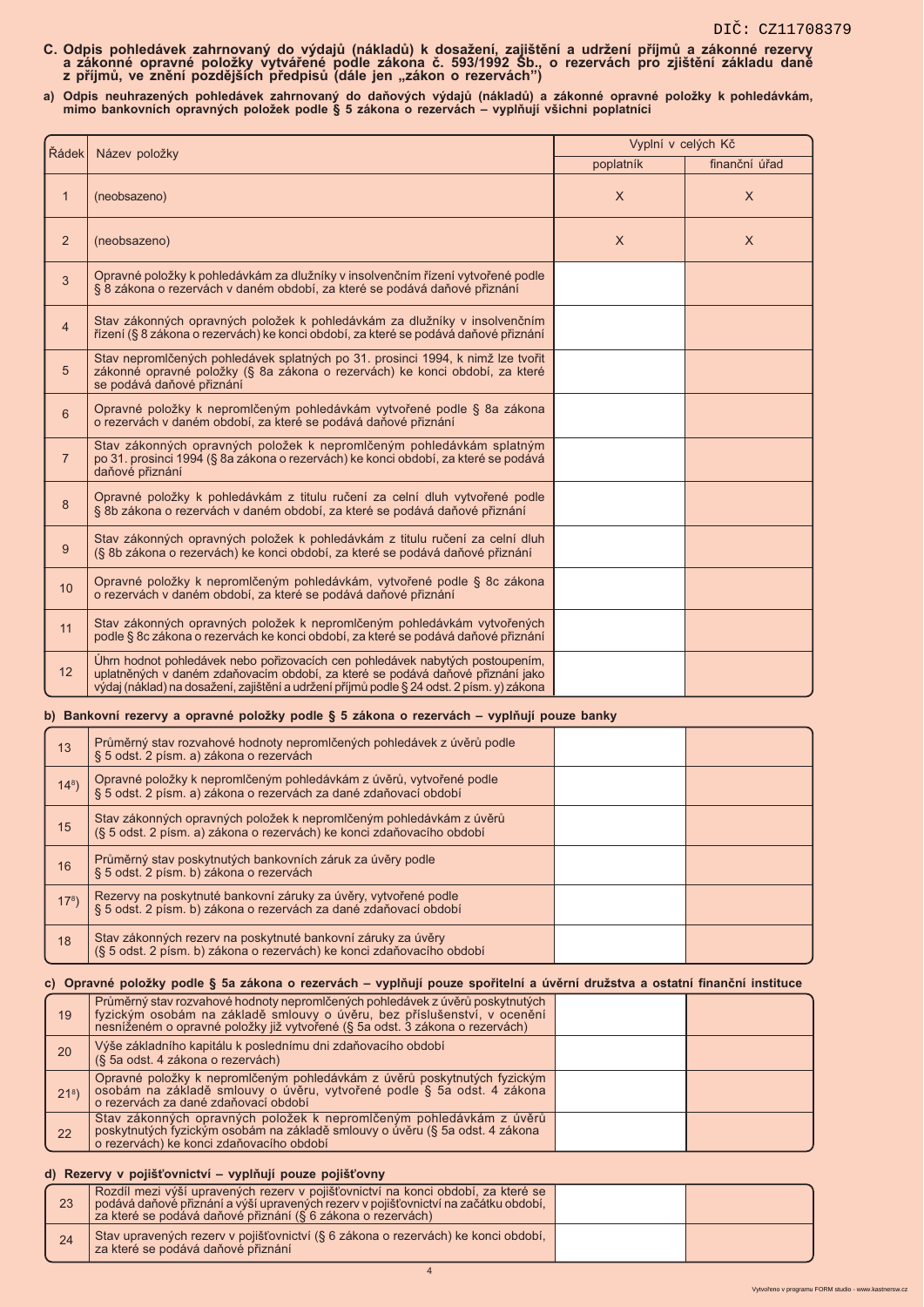# e) Rezerva na opravy hmotného majetku – vyplňují všichni poplatníci

| 25                                                                                         | Rezerva na opravy hmotného majetku vytvořená podle § 7 zákona o rezervách<br>v daném zdaňovacím období                     |  |  |  |  |
|--------------------------------------------------------------------------------------------|----------------------------------------------------------------------------------------------------------------------------|--|--|--|--|
| 26                                                                                         | Stav rezerv na opravy hmotného majetku (§ 7 zákona o rezervách) ke konci<br>zdaňovacího období                             |  |  |  |  |
| f) Ostatní zákonné rezervy – vyplňují pouze poplatníci oprávnění k jejich tvorbě a použití |                                                                                                                            |  |  |  |  |
| 27                                                                                         | Rezerva na pěstební činnost vytvořená podle § 9 zákona o rezervách v daném období, za které se podává daňové přiznání      |  |  |  |  |
| 28                                                                                         | Stav rezervy na pěstební činnost (§ 9 zákona o rezervách) ke konci období, za které<br>se podává daňové přiznání           |  |  |  |  |
| 29 <sup>8</sup>                                                                            | Ostatní rezervy vytvořené podle § 10 zákona o rezervách v daném zdaňovacím<br>období                                       |  |  |  |  |
|                                                                                            | g) Rezerva na nakládání s elektroodpadem ze solárních panelů – vyplňují pouze poplatníci oprávněni k její tvorbě a použití |  |  |  |  |

| 30 | Rezerva na nakládání s elektroodpadem ze solárních panelů vytvořená podle § 11a<br>až 11c zákona o rezervách v daném období, za které se podává daňové přiznání |  |
|----|-----------------------------------------------------------------------------------------------------------------------------------------------------------------|--|
| 31 | Stav rezervy na nakládání s elektroodpadem ze solárních panelů<br>(§ 11a až 11c zákona o rezervách) ke konci období, za které se podává daňové přiznání         |  |

# D. (neobsazeno)<br>E. Odečet daňové ztráty od základu daně podle § 34 odst. 1 až 3 zákona<sup>5</sup>) (vyplní se v celých Kč)

|                | Zdaňovací období nebo období,                                                                           | Celková výše                                                              |              | Část daňové ztráty ze sl. 2                 |                       | Identifikační číslo ob-                                                                      |
|----------------|---------------------------------------------------------------------------------------------------------|---------------------------------------------------------------------------|--------------|---------------------------------------------|-----------------------|----------------------------------------------------------------------------------------------|
| Řádek          | za které se podává daňové<br>přiznání, za které byla daňová<br>ztráta pravomocně stanovena<br>$od - do$ | daňové ztráty<br>pravomocně<br>stanovené<br>za období<br>uvedené ve sl. 1 | již odečtená | odečtená<br>v daném<br>zdaňovacím<br>období | kterou lze<br>odečíst | chodní korporace, od<br>které je daňová ztráta<br>dle $\S$ 23a a $\S$ 23c<br>zákona převzata |
| $\overline{0}$ |                                                                                                         | $\mathfrak{p}$                                                            | 3            | $\overline{4}$                              | 5                     | 6                                                                                            |
|                | [01012021]<br>[31122021]                                                                                | 762 937                                                                   | Ⴖ            | 0                                           | 0                     |                                                                                              |
| 2              |                                                                                                         |                                                                           |              |                                             |                       |                                                                                              |
| 3              |                                                                                                         |                                                                           |              |                                             |                       |                                                                                              |
| $\overline{4}$ |                                                                                                         |                                                                           |              |                                             |                       |                                                                                              |
| 5              |                                                                                                         |                                                                           |              |                                             |                       |                                                                                              |
| 6              |                                                                                                         |                                                                           |              |                                             |                       |                                                                                              |
| $\overline{7}$ |                                                                                                         |                                                                           |              |                                             |                       |                                                                                              |
| 8              |                                                                                                         |                                                                           |              |                                             |                       |                                                                                              |
|                | Celkem                                                                                                  |                                                                           |              | 0                                           |                       |                                                                                              |

### F. Odpočty podle § 34 odst. 4 zákona

# a) (neobsazeno)<br>b) Uplatňování odpočtu na podporu výzkumu a vývoje od základu daně podle § 34 odst. 4 a § 34a až § 34e zákona (vyplní se v celých Kč)

|          | Zdaňovací období nebo období,                                                                                                    | Celková výše nároku na od-                                                 |                                           | Část nároku na odpočet ze sl. 2<br>kterou lze odečíst<br>odečtená v daném<br>v následujících<br>období<br>obdobích<br>5<br>4 |  |
|----------|----------------------------------------------------------------------------------------------------------------------------------|----------------------------------------------------------------------------|-------------------------------------------|------------------------------------------------------------------------------------------------------------------------------|--|
| Řádek    | za které je podáváno daňové<br>přiznání, v němž vznikl nárok na<br>odpočet podle § 34 odst. 4<br>a § 34a až § 34e zákona od – do | počet na podporu výzkumu<br>a vývoje vzniklá v období<br>uvedeném ve sl. 1 | odečtená<br>v předcházejících<br>obdobích |                                                                                                                              |  |
| $\Omega$ |                                                                                                                                  |                                                                            | 3                                         |                                                                                                                              |  |
|          |                                                                                                                                  |                                                                            |                                           |                                                                                                                              |  |
| 2        |                                                                                                                                  |                                                                            |                                           |                                                                                                                              |  |
| 3        |                                                                                                                                  |                                                                            |                                           |                                                                                                                              |  |
| 4        |                                                                                                                                  |                                                                            |                                           |                                                                                                                              |  |
| 5        | Celkem                                                                                                                           |                                                                            |                                           |                                                                                                                              |  |

### c) Uplatňování odpočtu na podporu odborného vzdělávání od základu daně podle § 34 odst. 4 a § 34f až § 34h zákona (vyplní se v celých Kč)

|                | Zdaňovací období nebo období,                                                                                                             | Celková výše nároku na                                                             |                                           | Část nároku na odpočet ze sl. 2 |                                                   |  |
|----------------|-------------------------------------------------------------------------------------------------------------------------------------------|------------------------------------------------------------------------------------|-------------------------------------------|---------------------------------|---------------------------------------------------|--|
| Řádek          | za které je podáváno daňové<br>přiznání, v němž vznikl nárok na<br>odpočet podle § 34 odst. 4<br>$a \S 34f a \zeta \S 34h zákona od - do$ | odpočet na podporu odbor-<br>ného vzdělávání vzniklá<br>v období uvedeném ve sl. 1 | odečtená<br>v předcházejících<br>obdobích | odečtená v daném<br>období      | kterou lze odečíst<br>v následujících<br>obdobích |  |
| $\Omega$       |                                                                                                                                           |                                                                                    |                                           |                                 |                                                   |  |
|                |                                                                                                                                           |                                                                                    |                                           |                                 |                                                   |  |
| $\overline{2}$ |                                                                                                                                           |                                                                                    |                                           |                                 |                                                   |  |
| 3              |                                                                                                                                           |                                                                                    |                                           |                                 |                                                   |  |
| $\overline{4}$ |                                                                                                                                           |                                                                                    |                                           |                                 |                                                   |  |
| 5              | Celkem                                                                                                                                    |                                                                                    |                                           |                                 |                                                   |  |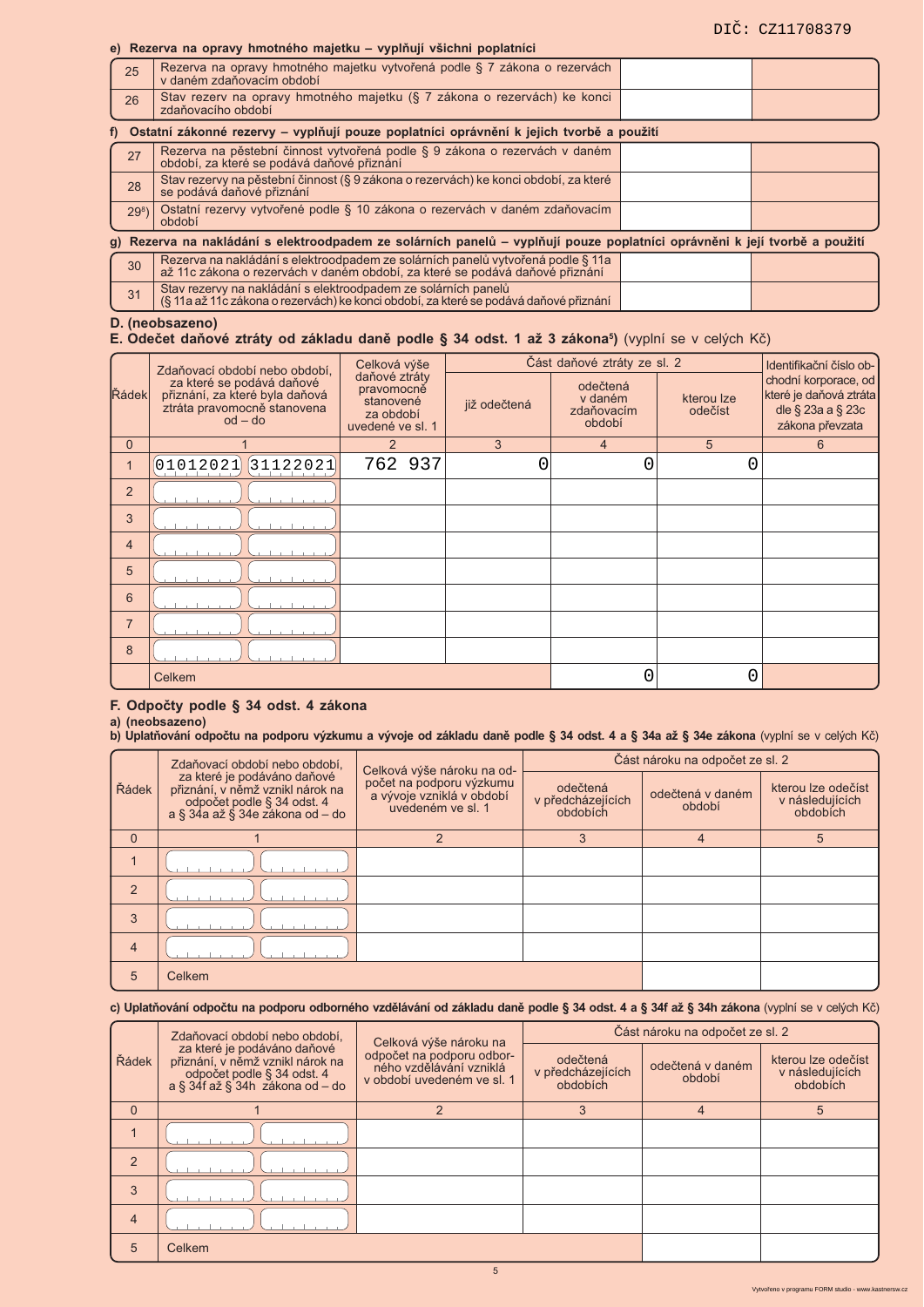### G. Celková hodnota bezúplatných plnění, kterou lze podle § 20 odst. 8 zákona uplatnit jako odečet od základu daně sníženého podle § 34 zákona<sup>5</sup>)

| Radek | Název položky                                                                                                                                      | Vyplní v celých Kč |               |
|-------|----------------------------------------------------------------------------------------------------------------------------------------------------|--------------------|---------------|
|       |                                                                                                                                                    | poplatník          | finanční úřad |
|       | Celková hodnota bezúplatných plnění poskytnutých na účely vymezené<br>v § 20 odst. 8 zákona pro odečet ze základu daně sníženého podle § 34 zákona |                    |               |
|       | (neobsazeno)                                                                                                                                       |                    |               |

### H. Rozčlenění celkového nároku na slevy na dani (§ 35 odst. 1 a § 35a nebo § 35b zákona), který lze uplatnit na ř. 300<sup>5</sup>)

| Rádek          | Název položky                                                   | Vyplní v celých Kč |               |
|----------------|-----------------------------------------------------------------|--------------------|---------------|
|                |                                                                 | poplatník          | finanční úřad |
|                | Sleva podle § 35 odst. 1 písm. a) zákona                        |                    |               |
| $\overline{2}$ | Sleva podle § 35 odst. 1 písm. b) zákona                        |                    |               |
| 3              | (neobsazeno)                                                    | X                  | ⋏             |
| $\overline{4}$ | Úhrn slev podle § 35 odst. 1 zákona (ř. 1 + 2)                  |                    |               |
| 5 <sup>9</sup> | Sleva podle § 35a <sup>1</sup> ) nebo 35b <sup>1</sup> ) zákona |                    |               |

## I. Zápočet daně zaplacené v zahraničí<sup>5</sup>)

Počet samostatných příloh

| Řádek          | Název položky                                                                                                                                                               | Vyplní v celých Kč |               |  |  |
|----------------|-----------------------------------------------------------------------------------------------------------------------------------------------------------------------------|--------------------|---------------|--|--|
|                |                                                                                                                                                                             | poplatník          | finanční úřad |  |  |
| 1 <sup>8</sup> | Uhrn daní zaplacených v zahraničí, o které lze snížit daňovou povinnost metodou<br>úplného zápočtu                                                                          |                    |               |  |  |
| $29$ )         | Uhrn daní zaplacených v zahraničí, u nichž lze uplatnit metodu prostého zápočtu<br>(úhrn částek z ř. 3 samostatných příloh k tabulce I)                                     |                    |               |  |  |
| $39$ )         | Uhrn částek daní zaplacených v zahraničí, o které lze snížit daňovou povinnost<br>metodou prostého zápočtu (úhrn částek z ř. 7 samostatných příloh k tabulce I)             |                    |               |  |  |
| $\overline{4}$ | Výše daní zaplacených v zahraničí, kterou lze započíst metodou úplného<br>a prostého zápočtu (součet částek z ř. 1 a 3)                                                     |                    |               |  |  |
| 5              | Výše daní zaplacených v zahraničí, kterou nelze započíst (kladný rozdíl mezi částkami<br>na ř. 2 a 3, zvýšený o kladný rozdíl mezi částkami na ř. 4 a na ř. 320 II. oddílu) |                    |               |  |  |

# J. Rozdělení některých položek v případě komanditní společnosti<sup>4</sup>) (vyplní se v celých Kč)

| Řádek          | Název položky a číslo řádku II. oddílu, případně číslo<br>řádku vyznačené tabulky přílohy č. 1 II. oddílu,<br>s nimiž souvisí částka ze sloupce 2 nebo 3 této tabulky | Částka připadající<br>na komplementáře | Cástka připadající<br>na komanditisty | Částka za komanditní<br>společnost jako celek<br>$(sl. 2 + 3)$ |
|----------------|-----------------------------------------------------------------------------------------------------------------------------------------------------------------------|----------------------------------------|---------------------------------------|----------------------------------------------------------------|
| $\Omega$       |                                                                                                                                                                       | $\overline{2}$                         | 3                                     | $\overline{4}$                                                 |
| $\mathbf{1}$   | Základ daně nebo daňová ztráta z ř. 200 (ř. 201)                                                                                                                      |                                        |                                       |                                                                |
| $\overline{2}$ | Uhrn vyňatých příjmů (základů daně a daňových ztrát)<br>podléhajících zdanění v zahraničí (ř. 210)                                                                    |                                        |                                       |                                                                |
| 3              | Nárok na odečet podle § 34 odst. 4 a § 34f až § 34h<br>zákona (příslušný řádek sl. 2 tabulky F/c)                                                                     |                                        |                                       |                                                                |
| $\overline{4}$ | Nárok na odečet podle § 34 odst. 4 a § 34a až § 34e<br>zákona (příslušný řádek sl. 2 tabulky F/b)                                                                     |                                        |                                       |                                                                |
| 5              | Hodnota bezúplatných plnění poskytnutých na účely<br>vymezené v § 20 odst. 8 zákona (ř. 1 tabulky G)                                                                  |                                        |                                       |                                                                |
| 6              | (neobsazeno)                                                                                                                                                          | $\times$                               | $\times$                              | $\times$                                                       |
| $\overline{7}$ | Celkový nárok na slevy na dani podle § 35 odst. 1<br>zákona (ř. 4 tabulky H)                                                                                          |                                        |                                       |                                                                |
| 8              | (neobsazeno)                                                                                                                                                          | $\times$                               | $\times$                              | X                                                              |
| 9              | Uhrn daně zaplacené v zahraničí, kterou lze započíst<br>metodou úplného a prostého zápočtu (ř. 4 tabulky I)                                                           |                                        |                                       |                                                                |

# K. Vybrané ukazatele hospodaření

| Řádek Název položky                                                  | Měrná    |           | Vvplní        |
|----------------------------------------------------------------------|----------|-----------|---------------|
|                                                                      | iednotka | poplatník | finanční úřad |
| Roční úhrn čistého obratu                                            | Kč       | 4 588     |               |
| Průměrný přepočtený počet zaměstnanců,<br>zaokrouhlený na celé číslo | osoby    |           |               |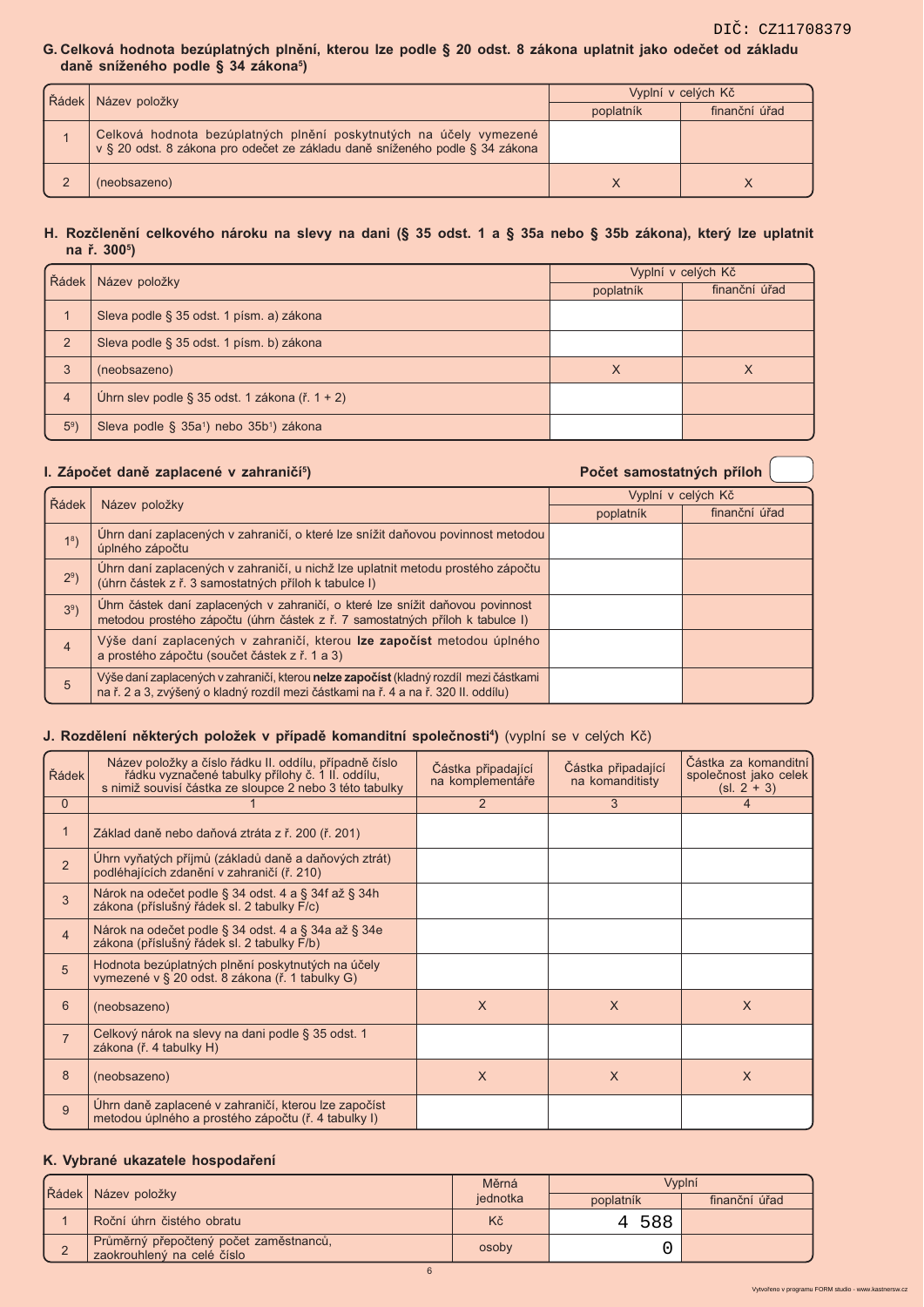# DIČ: CZ11708379

|                  |                                                                                                                                                                                                                                                                                                                                                                                                                                                                                   | Vyplní v celých Kč |               |
|------------------|-----------------------------------------------------------------------------------------------------------------------------------------------------------------------------------------------------------------------------------------------------------------------------------------------------------------------------------------------------------------------------------------------------------------------------------------------------------------------------------|--------------------|---------------|
| Řádek            |                                                                                                                                                                                                                                                                                                                                                                                                                                                                                   | poplatník          | finanční úřad |
| 200              | Základ daně před úpravou o část základu daně (daňové ztráty) připadající<br>na komplementáře a o příjmy podléhající zdanění v zahraničí, u nichž je<br>uplatňováno vynětí, a před snížením o položky podle § 34 a § 20 odst. 7<br>nebo odst. 8 zákona, nebo daňová ztráta před úpravou o část základu daně<br>(daňové ztráty) připadající na komplementáře a o příjmy podléhající zdanění<br>v zahraničí, u nichž je uplatňováno vynětí (ř. 10 + 70 – 170) <sup>3</sup> )         | $-762$ 937         |               |
| 201              | Cást základu daně nebo daňové ztráty připadající na komplementáře <sup>3</sup> ), <sup>4</sup> )                                                                                                                                                                                                                                                                                                                                                                                  |                    |               |
| $210^{8}$ )      | Úhrn vyňatých příjmů (základů daně a daňových ztrát) podléhajících zdanění<br>v zahraničí <sup>3</sup> ) <sup>5</sup> )                                                                                                                                                                                                                                                                                                                                                           |                    |               |
| 220              | Základ daně po úpravě o část základu daně (daňové ztráty) připadající<br>na komplementáře a o příjmy podléhající zdanění v zahraničí, u nichž je<br>uplatňováno vynětí, před snížením o položky podle § 34 a § 20 odst. 7<br>nebo odst. 8 zákona <sup>5</sup> ) nebo daňová ztráta po úpravě o část základu daně<br>(daňové ztráty) připadající na komplementáře a o příjmy podléhající zdanění<br>v zahraničí, u nichž je uplatňováno vynětí (ř. 200 – 201 – 210) <sup>3</sup> ) | $-762$ 937         |               |
| Řádek            |                                                                                                                                                                                                                                                                                                                                                                                                                                                                                   | Vyplní v celých Kč |               |
|                  |                                                                                                                                                                                                                                                                                                                                                                                                                                                                                   | poplatník          | finanční úřad |
| 230              | Odečet daňové ztráty podle § 34 odst. 1 zákona <sup>5</sup> )                                                                                                                                                                                                                                                                                                                                                                                                                     |                    |               |
| $240^8$ )        |                                                                                                                                                                                                                                                                                                                                                                                                                                                                                   |                    |               |
| 241              |                                                                                                                                                                                                                                                                                                                                                                                                                                                                                   |                    |               |
| 242              | Odečet nároku na odpočet na podporu výzkumu a vývoje podle § 34 odst. 4<br>a § 34a až § 34e zákona                                                                                                                                                                                                                                                                                                                                                                                |                    |               |
| 243              | Odečet nároku na odpočet na podporu odborného vzdělávání podle § 34 odst. 4<br>a § 34f až § 34h zákona                                                                                                                                                                                                                                                                                                                                                                            |                    |               |
| 250              | Základ daně po úpravě o část základu daně (daňové ztráty) připadající na<br>komplementáře a o příjmy podléhající zdanění v zahraničí, u nichž je uplatňováno<br>vynětí, snížený o položky podle § 34, před snížením o položky podle § 20 odst. 7<br>nebo odst. 8 zákona <sup>5</sup> ) (ř. 220 – 230 – 240 – 241 – 242 – 243)                                                                                                                                                     |                    |               |
| 251              | Cástka podle § 20 odst. 7 zákona, o níž mohou veřejně prospěšní poplatníci<br>(§ 17a zákona) dále snížit základ daně uvedený na ř. 250                                                                                                                                                                                                                                                                                                                                            |                    |               |
| 260              | Odečet bezúplatných plnění podle § 20 odst. 8 zákona (nejvýše 10 % z částky<br>na ř. 250) <sup>5</sup> )                                                                                                                                                                                                                                                                                                                                                                          |                    |               |
| 270              | Základ daně po úpravě o část základu daně (daňové ztráty) připadající<br>na komplementáře a o příjmy podléhající zdanění v zahraničí, u nichž je<br>uplatňováno vynětí, snížený o položky podle § 34 a částky podle § 20 odst. 7 nebo 8 zákona, zaokrouhlený na celé tisícikoruny dolů <sup>s</sup> ) (ř. 250 – 251 – 260)                                                                                                                                                        |                    |               |
| 280              | Sazba daně (v %) podle § 21 odst. 1 nebo odst. 2 anebo odst. 3 zákona,<br>ve spojení s § 21 odst. 6 zákona                                                                                                                                                                                                                                                                                                                                                                        |                    |               |
| 290              | ř. 270 x ř. 280<br>Daň<br>100                                                                                                                                                                                                                                                                                                                                                                                                                                                     |                    |               |
| 300              | Slevy na dani podle § 35 odst. 1 a § 35a nebo § 35b zákona<br>(nejvýše do částky na ř. 290) <sup>5</sup> )                                                                                                                                                                                                                                                                                                                                                                        |                    |               |
| 301              |                                                                                                                                                                                                                                                                                                                                                                                                                                                                                   |                    |               |
| 310              | Daň upravená o položky uvedené na ř. 300 a 301 (ř. 290 – 300 ± 301) <sup>5</sup> )                                                                                                                                                                                                                                                                                                                                                                                                |                    |               |
| 319 <sup>9</sup> | Snížení daně podle § 38fa odst. 9 zákona                                                                                                                                                                                                                                                                                                                                                                                                                                          |                    |               |
| 319a             | Snížení daně podle § 38fa odst. 10 zákona                                                                                                                                                                                                                                                                                                                                                                                                                                         |                    |               |
| 320              | Zápočet daně zaplacené v zahraničí na daň uvedenou na ř. 310 <sup>5</sup> )<br>(nejvýše do částky uvedené na ř. 310 po snížení daně na ř. 319 a ř. 319a)                                                                                                                                                                                                                                                                                                                          |                    |               |
| 330              | Daň po snížení na ř. 319, ř. 319a a po zápočtu na ř. 320<br>$(\check{r}$ . 310 – 319 – 319a – 320), zaokrouhlená na celé Kč nahoru <sup>5</sup> )                                                                                                                                                                                                                                                                                                                                 |                    |               |
| $3318$ )         | Samostatný základ daně podle § 20b zákona, zaokrouhlený na celé tisícikoruny dolů <sup>5</sup> )                                                                                                                                                                                                                                                                                                                                                                                  |                    |               |
| 332              | Sazba daně (v %) podle § 21 odst. 4 zákona, ve spojení s § 21 odst. 6 zákona                                                                                                                                                                                                                                                                                                                                                                                                      |                    |               |
| 333              | Daň ze samostatného základu daně ř. 331 x ř. 332<br>zaokrouhlená na celé Kč nahoru<br>100                                                                                                                                                                                                                                                                                                                                                                                         | 0                  |               |
| 334              | Snížení daně podle § 38fa odst. 9 zákona a zápočet daně zaplacené<br>v zahraničí na daň ze samostatného základu daně (nejvýše do částky uvedené<br>na ř. 333)                                                                                                                                                                                                                                                                                                                     |                    |               |
| 335              | Daň ze samostatného základu daně po snížení daně a po zápočtu (ř. 333 – 334),<br>zaokrouhlená na celé Kč nahoru                                                                                                                                                                                                                                                                                                                                                                   | 0                  |               |
| 340              | Celková daň (ř. 330 + 335)                                                                                                                                                                                                                                                                                                                                                                                                                                                        | 0                  |               |
|                  | Poslední známá daň pro účely stanovení výše a periodicity záloh podle                                                                                                                                                                                                                                                                                                                                                                                                             |                    |               |
| 360              | § 38a odst. 1 zákona (ř. 340 – 335 = ř. 330)                                                                                                                                                                                                                                                                                                                                                                                                                                      | 0                  |               |